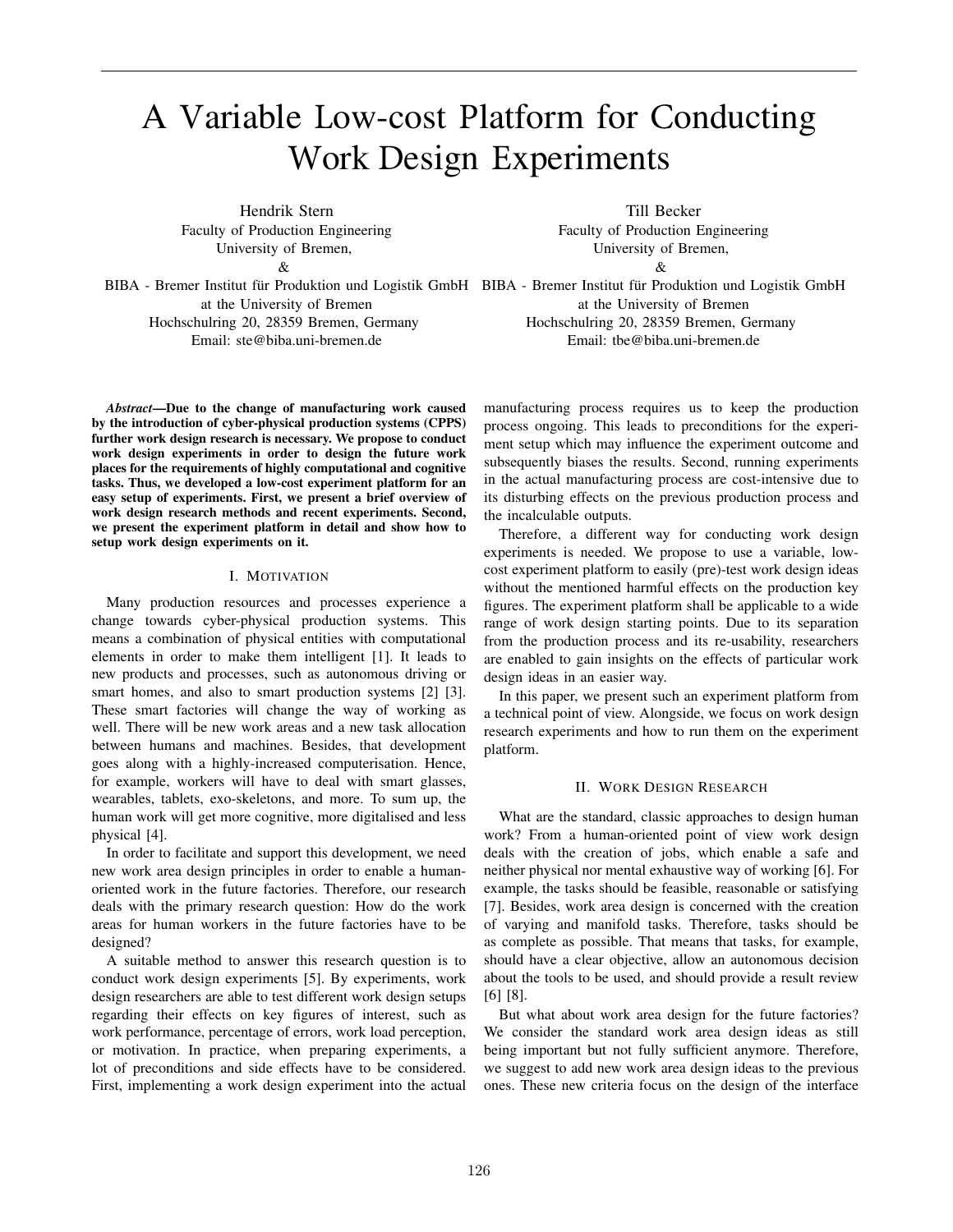between the humans and the machines, such as use of assistance systems, illustration, robustness, or feedback [4]. In order to gain insights on their influence on work performance and perception further work design research is needed.

## *A. Methods*

Work design research is mostly carried out by empirical methods. Two of the main options are observation and questioning. Observation can be distinguished by several criteria [5] [9]:

- 1) Open or hidden observation: Open refers to a situation where the observed persons are aware of being observed (due to the presence of an observer or a visible camera). Hidden refers to a situation, where the observed persons are not aware of being observed.
- 2) Participating or non-participating observation: In case of a participating observation the researcher is working with the test persons cooperatively. In case of a nonparticipating observation, the researcher stays passive.
- 3) Systematic or non-systematic observation: A systematic observation is performed following a fixed and standardized scheme and stays constant when repeated. A non-systematic observation is explorative and can vary if re-executed.
- 4) Artificial or natural situation: In case of an artificial situation, the investigated work design setup has been created for research purposes only. In case of a natural situation the investigation takes place on the job directly.
- 5) Self- or external observation: A self-observation is present, if the test person is observing him- or herself. In an external situation, the researcher observes the test person.

In human factors and work design research the mainly used method is an open, non-participating external observation [5]. For our experiment platform we therefore decided to stay with this proven setup. Further, we chose to perform the observations in a systematic way, which increases the reliability and usability of the results [5]. Finally, the observations shall take place within an artificial situation. As outlined earlier, that way we can separate the experiments from the ongoing manufacturing process.

Besides, we combined the observation part with the other main research method, the questioning. The experiment platform offers the possibility of including one or more questionnaires into the experiments at any time.

## *B. Experiments*

Conducting experiments as a way of applying observations and questioning is a common research method in human factors and ergonomics science. Their topics and research goals cover numerous different aspects. In the following, we provide a brief overview of topics of interest and experiments conducted recently:

Jeske et al. did a study on the influence of different task descriptions on the learning process of workers. They showed a relationship between the design of task descriptions and work



Fig. 1. Work design starting point in CPPS

performance and mental work reception [10]. Another study dealt with the workers acceptance of head-mounted displays. The authors described a relationship between technology acceptance and wearing comfort or view restrictions [11]. An experimental investigation by Ganßauge was concerned with the light conditions for surveillance tasks. They showed the impact of different light conditions on human vigilance [12]. More studies further investigated topics around the mental stress related to cognitive tasks [13], on trust issues towards autonomous systems [14], or on the examination of mental stress in factories [15].

The topics of these studies show some work design starting points (i.e. aspects of work design, which are necessary for human-oriented work design). As also discussed in [4], most contributions in work design research have been made prior to the rise of modern, cyber-physical production systems. Therefore, they are mainly dealing with partially obsolete understandings of manufacturing work. For example, highly physical-related work design actions such as the consideration of required brawn, which is necessary for executing specific tasks, are mentioned. However, since the majority of physical work tasks will be automated in cyber-physical systems, this topic might not be as important for the major part of future work places as it was before. Thus, additional work design actions, which fit the new situation of cyber-physical production systems, have to be considered. Figure 1 shows a summary on work design actions for future production systems.

# III. EXPERIMENT PLATFORM

# *A. Technical and functional description*

The experiment platform is mainly based on a Raspberry Pi 2 B microcontroller in combination which a 7 inch touch display. The experiment software is a self-developed Python program, running on a regular Linux operating system for Raspberry Pi. The test person is able to communicate with the system via the touch display. Prior to the experiment, the investigator sets up the work task or the work setup to be investigated. During the experiment, the system automatically collects data about the test person's performance (observation) and records answers in the questionnaires (questioning). After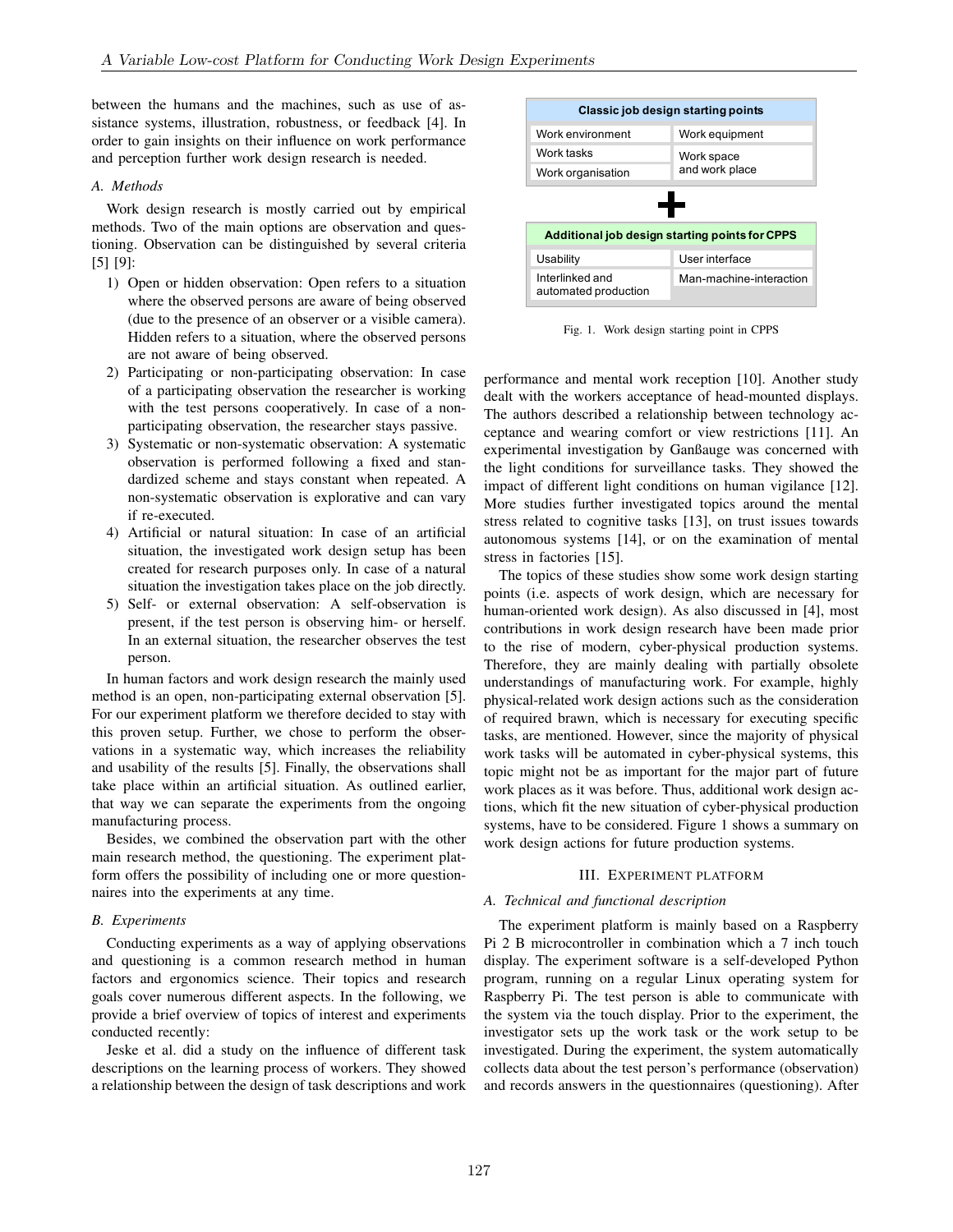

Fig. 2. Experiment platform

the experiment, a results file is provided to the investigator. Figures 2 and 3 show the system and its functional diagram.

The Raspberry Pi (1) is mounted to the touch display (2) and to a display case (3). Further, that component is mounted on a cubical box (4). In order to fit the budget, we used a plastic lottery box as a basis and a case for the experiment platform. It came with a prefabricated horizontal slot (which is meant to be used as an opening for lots or sheets), which we use for cable feedthrough. Inside of the cubical box a battery, an XBee unit,



Fig. 3. Functional diagram of the system



Fig. 4. Cross section of the experiment platform

an LED strip, and wires are stored. We use a standard USB powerbank (5) for power supply of the whole system. The XBee unit (6) is a radio module for a reliable data transfer and meant to be used for an optional communication between two or more experiment systems. Additionally, the LED strip (7) is used for illuminating the experiment system and can be used as a part of the experiments, e.g. as a supporting visible effect. All components can be controlled by the Python program. Besides, we installed an USB power port (8) outside of the box to have an easily reachable charging option. A USB WiFi stick (9) is used for setting up the experiment and for data exchange with the investigator's computer. Figure 4 shows a cross section of the system.

Due to the use of popular electronic components, such as the raspberry pi or a USB powerbank, the total price (234 euros) of the experiment platform is very affordable. It is within the range to standard tablet computers, which could be seen as an alternative solution. But, based on its modular design, the Raspberry pi based platform can be modified and extended

Component approx. Price in  $\epsilon$ Raspberry Pi 2 B 40<br>
7 Inch Touch Display 75 7 Inch Touch Display 75<br>SD Card 12 SD Card WiFi USB Stick 8<br>Display case 22 Display case 22<br>Cubical box 30 Cubical box 30<br>
USB Powerbank 20 USB Powerbank 20<br>
USB cables 10 USB cables Jumper cable 2<br>LED Strip 15 LED Strip Total 234

TABLE I MATERIAL LIST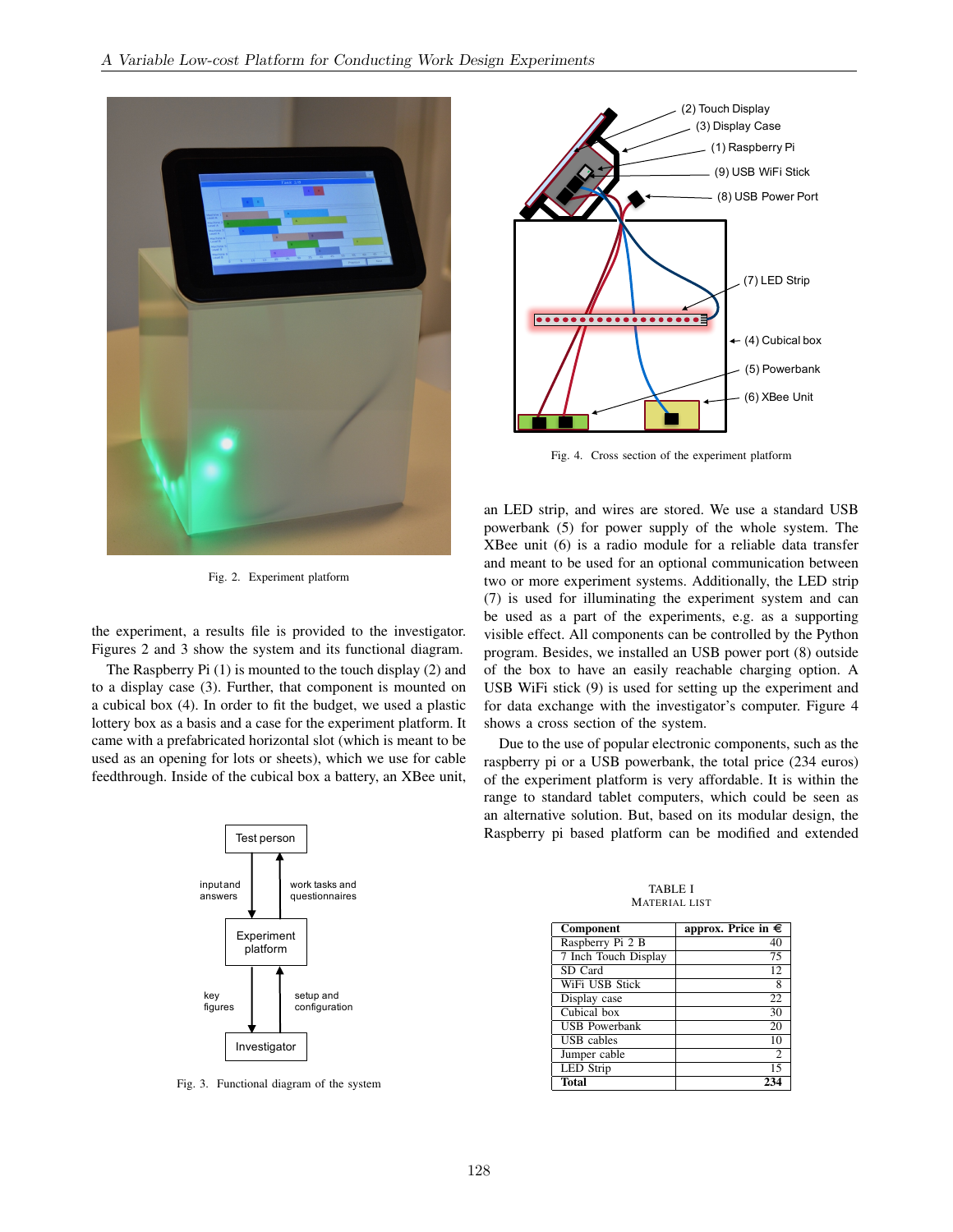more easily. Therefore it increases the fit of the system to the desired experiment. Table 1 gives an overview on the used parts and estimated retail prices.

#### *B. Setup of experiments*

One of the main goals while creating the experiment platform was to include the option to easily change the experiment setup. This way, the subject of the experiment can be varied in order to test the effects of these variations. Further, main parts of the software can be re-used for another investigation with a different subject of the experiment.

Therefore, an experiment process follows a sequence of pages, which are shown on the touch display. A sequence consists of questionnaire pages, text and information pages, and task pages. They can be arranged in any order. The test person faces these pages step by step and can move back and forth along these pages (with restrictions). Depending on the page type, the test person receives instructions, is asked to answer questions, or is asked to fulfil a task or solve a problem. These answers, results, and solutions are recorded by the experiment system. Further, several key figures such as the time spent on every page or the number of touches on every page are measured. All data is stored in a results file.

Exemplary, an experimental investigation on the influence of work design elements in cyber-physical production systems shall be presented. The investigation will be conducted using the experiment platform. First, the test persons fill out a general skills questionnaire. This information is used for a general classification of the test persons. Second, test persons get to the task description and the task illustration. Further they are asked to perform the task execution, i.e. to solve a given scheduling problem. Third, the test persons answer a second questionnaire. The questions deal with their reception of the tasks regarding motivation, task complexity, or task difficulty. Fourth, the test persons get to a results page. Here they see a comparison of their solution and the optimal solution. Via the experiment setup, particular work design elements can be switched on or off in order to test their impact. Figure 5 illustrates this process. Finally, figure 6 shows a situation during the experiment execution.

## IV. POSSIBILITIES AND OUTLOOK

Besides the exemplary experiment setup presented earlier, the experiment platform can be used for other experiments or purposes as well. Here, both the work design elements of interest and the tasks to work on can be varied. For example, alternatives to the scheduling tasks could be the creation of batches. Via the touch display the test person could be asked to pool orders or production resources in order to optimize the material flow and subsequently the logistical key figures. Moreover, one or more experiment platforms could be used to model picking tasks. Then, for instance, a touch display represents a shelf compartment. In this case, the test person is asked to mark the requested items of a bill of materials.

Further, the experiment platform is suitable for noninvestigative purposes such as training of workers. Here, the



Fig. 5. Exemplary sequence of pages



Fig. 6. Experiment platforms in use

several experiment platform can be combined by using the radio module function and arranged as a group work exercise. Thus, skills in collaborative work can be enhanced. Besides, job-related training can be carried out by using the experiment platform. Instead of introducing changes in the manufacturing work on the job, the platform enables a decoupled test environment.

As already outlined earlier, the experiment platform contains a xBee unit to enable communication among two or more platforms. This component has not been integrated into the software yet. We plan to include this function in the next research steps in order to make experiments and training with multiple test persons or platforms available. Additionally, after finalization of experiment platform, we plan to provide the software under an open source license for interested researchers and practitioners.